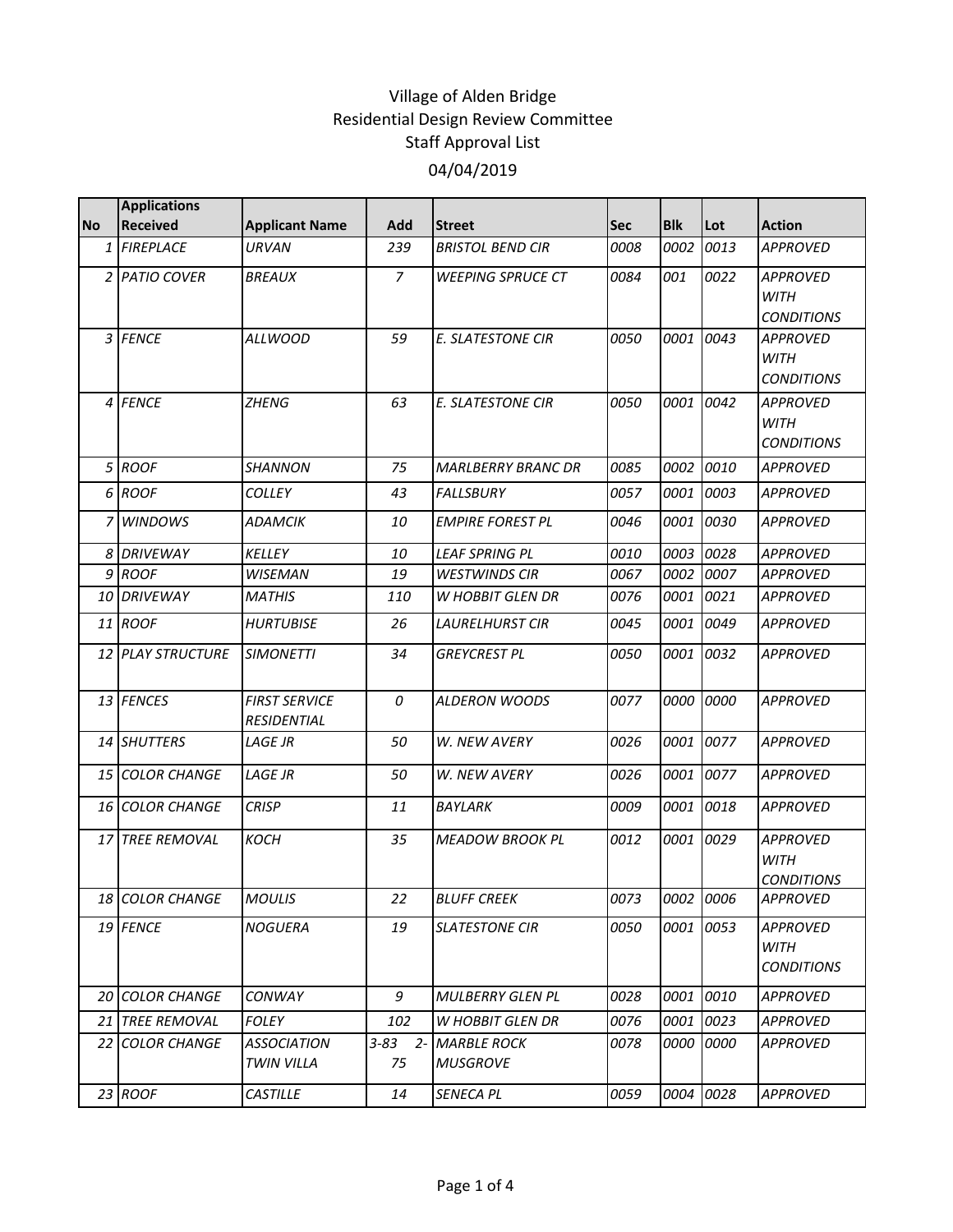|           | <b>Applications</b> |                           |                |                          |            |            |           |                                                     |
|-----------|---------------------|---------------------------|----------------|--------------------------|------------|------------|-----------|-----------------------------------------------------|
| <b>No</b> | Received            | <b>Applicant Name</b>     | Add            | <b>Street</b>            | <b>Sec</b> | <b>Blk</b> | Lot       | <b>Action</b>                                       |
|           | 24 FENCE            | <b>GARCIA</b>             | 62             | <b>HERMIT THRUSH PL</b>  | 0079       | 0001       | 0023      | <b>APPROVED</b><br><b>WITH</b><br><b>CONDITIONS</b> |
|           | 25 TREE REMOVAL     | <b>BLOCKER</b>            | 6              | <b>GUINEVERE PL</b>      | 0074       | 0001       | 0021      | <b>APPROVED</b>                                     |
|           | 26 ROOF             | <b>SINES</b>              | 11             | <b>DEVON MILL PL</b>     | 0053       | 0001       | 0040      | <b>APPROVED</b>                                     |
|           | 27 FENCE            | <b>DEPEW</b>              | 75             | <b>N GREENVINE CIR</b>   | 0037       | 0003       | 0023      | <b>APPROVED</b><br><b>WITH</b><br><b>CONDITIONS</b> |
|           | 28 ROOF             | <b>FOGG</b>               | 6              | <b>GRAND BAYOU PL</b>    | 0033       | 0002       | 0022      | <b>APPROVED</b>                                     |
|           | 29 ROOF             | <b>HARRISON</b>           | 11             | SENTINEL PL              | 0004       | 0002       | 0018      | <b>APPROVED</b>                                     |
|           | 30 PATIO            | СООК                      | 35             | N WALDEN ELMS CIR        | 0042       | 0003       | 0003      | <b>APPROVED</b>                                     |
|           | 31 ROOF             | <b>FOLEY</b>              | 102            | W HOBBIT GLEN DR         | 0076       | 0001       | 0023      | <b>APPROVED</b>                                     |
|           | 32 ROOF             | <b>SAMICK</b>             | 98             | <b>W HOBBIT GLEN DR</b>  | 0076       | 0001       | 0024      | <b>APPROVED</b>                                     |
|           | 33 TREE REMOVAL     | VAN<br><b>GEERTRUYDEN</b> | 10             | <b>IVY GARDEN ST</b>     | 0035       | 0003       | 0003      | <b>APPROVED</b>                                     |
|           | 34 COLOR CHANGE     | <b>ALEXANDER</b>          | 18             | <b>DOESKIN PL</b>        | 0059       | 0003       | 0029      | <b>APPROVED</b>                                     |
|           | 35 FENCE            | DAILEY                    | 39             | <b>LAURELHURST CIR</b>   | 0045       | 0001       | 0010      | <b>APPROVED</b>                                     |
|           | 36 FENCE            | <b>VANDERSTOK</b>         | 170            | <b>W SLATESTONE CIR</b>  | 0050       | 0001       | 0055      | <b>APPROVED</b>                                     |
|           | 37 DECK             | <b>GOINGS</b>             | 63             | N WALDEN ELMS CIR        | 0042       | 0003       | 0010      | <b>APPROVED</b>                                     |
|           | 38 COLOR CHANGE     | <b>SWISHER</b>            | 19             | <b>BAYLARK PL</b>        | 0009       | 0001       | 0020      | <b>APPROVED</b>                                     |
|           | 39 FENCE            | MAY                       | 14             | <b>SERENITY WOODS</b>    | 0013       | 0003       | 0016      | <b>APPROVED</b>                                     |
|           | 40 FENCE            | <b>HUNT</b>               | 6              | <b>CLINGSTONE PL</b>     | 0050       | 0001       | 0057      | <b>APPROVED</b>                                     |
|           | 41 COLOR CHANGE     | <b>SWISHER</b>            | 19             | <b>BAYLARK PL</b>        | 0009       | 0001       | 0020      | <b>APPROVED</b>                                     |
|           | 42 FENCE            | <b>MCKEOUGH</b>           | 18             | <b>SCENIC MILL PL</b>    | 0009       |            | 0003 0013 | APPROVED                                            |
|           | 43 FENCE            | CONWAY                    | 9              | <b>MULBERRY GLEN PL</b>  | 0028       | 0001       | 0010      | <b>APPROVED</b>                                     |
|           | 44 FENCE            | KAYES                     | 31             | ALMOND BRANCH PL         | 0057       | 0002       | 0012      | <b>APPROVED</b>                                     |
|           | 45 TREE REMOVAL     | <b>FITZGERALD</b>         | 18             | <b>COACHMAN RIDGE PL</b> | 0070       |            | 0001 0004 | <b>APPROVED</b><br>WITH<br><b>CONDITIONS</b>        |
|           | 46 COLOR CHANGE     | <b>DEFORD</b>             | $\overline{7}$ | <b>BAYLARK PL</b>        | 0009       |            | 0001 0017 | <b>APPROVED</b>                                     |
|           | 47 TREE REMOVAL     | VALORA                    | 10             | <b>FLORET CT</b>         | 0044       |            | 0001 0071 | <b>APPROVED</b>                                     |
|           | 48 ROOF             | <b>ESWARAMURTHY</b>       | 86             | <b>S BLUFF CREEK CIR</b> | 0073       | 0002       | 0027      | <b>APPROVED</b>                                     |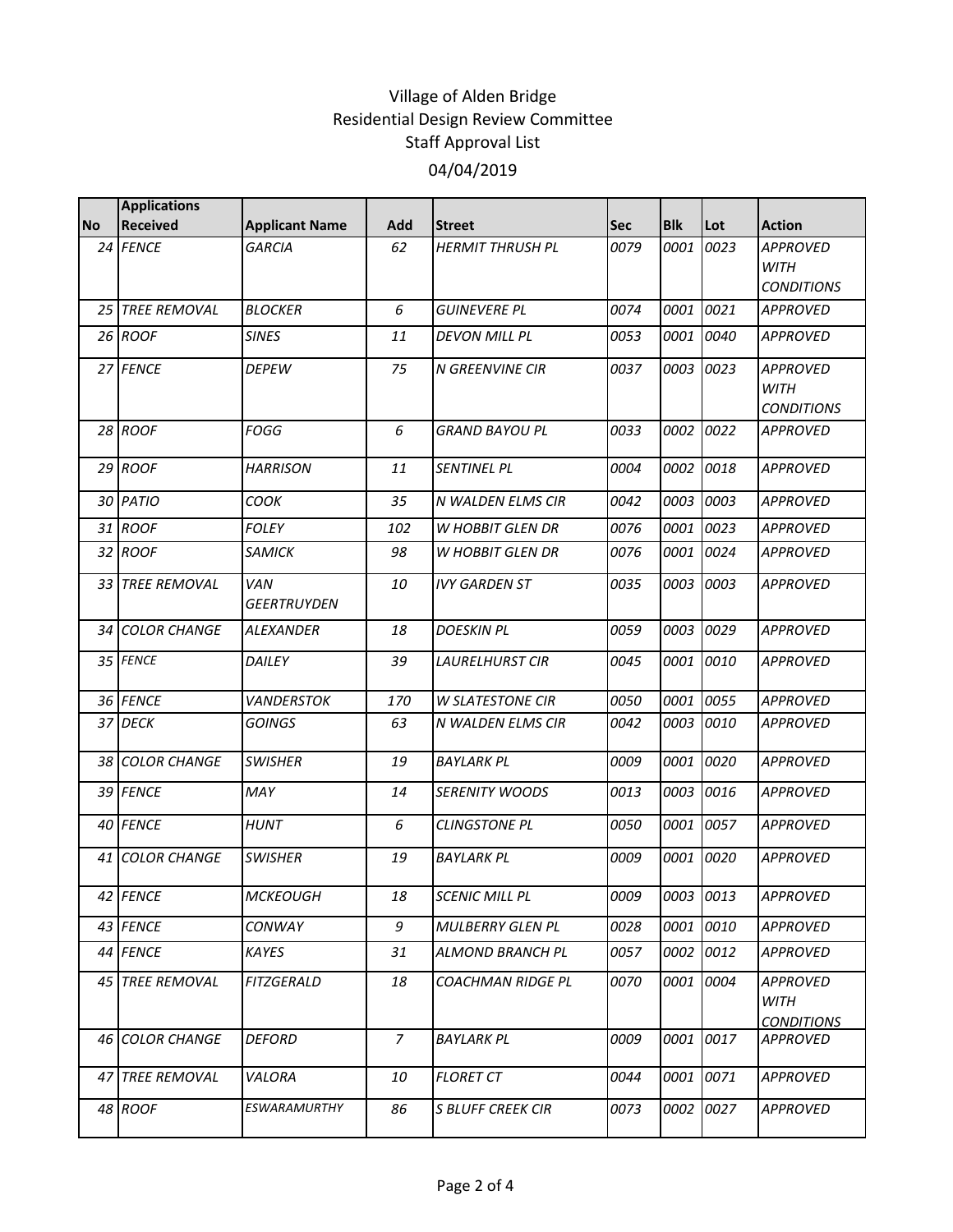|           | <b>Applications</b>    |                       |                |                           |      |            |           |                                                     |
|-----------|------------------------|-----------------------|----------------|---------------------------|------|------------|-----------|-----------------------------------------------------|
| <b>No</b> | <b>Received</b>        | <b>Applicant Name</b> | Add            | <b>Street</b>             | Sec  | <b>Blk</b> | Lot       | <b>Action</b>                                       |
| 49        | <b>TREE REMOVAL</b>    | <b>BUCKLEY</b>        | 86             | E SUNDANCE CIR            | 0059 | 0004       | 0010      | <b>APPROVED</b>                                     |
|           | 50 FENCE               | <b>IACOVIELLO</b>     | 174            | <b>W SLATESTONE CIR</b>   | 0050 | 0001       | 0056      | <b>APPROVED</b>                                     |
|           | 51 ROOF                | <b>KIKUCHI</b>        | 82             | E WHISTLERSBEND CIR       | 0081 | 0001       | 0020      | <b>APPROVED</b>                                     |
|           | 52 FENCE               | <b>SINCOX</b>         | $\overline{2}$ | <b>LONG SPRINGS PL</b>    | 0034 | 0003       | 0015      | <b>APPROVED</b>                                     |
|           | 53 TREE REMOVAL        | <b>SINCOX</b>         | $\overline{2}$ | <b>LONG SPRINGS PL</b>    | 0034 | 0003       | 0015      | <b>APPROVED</b>                                     |
|           | 54 PERGOLA             | <b>KIKUCHI</b>        | 82             | E WHISTLERSBEND CIR       | 0081 | 0001       | 0020      | <b>APPROVED</b><br><b>WITH</b><br><b>CONDITIONS</b> |
|           | <b>55 COLOR CHANGE</b> | <b>CAPTAIN</b>        | 3              | <b>3 FIRETHORN PL</b>     | 0003 | 0003       | 0035      | <b>APPROVED</b>                                     |
|           | 56 TREE REMOVAL        | <b>CAPTAIN</b>        | 3              | 3 FIRETHORN PL            | 0003 | 0003       | 0035      | <b>APPROVED</b>                                     |
|           | 57 COLOR CHANGE        | <b>PHIPPS</b>         | 142            | <b>LATTICE GATE ST</b>    | 0035 | 0002       | 0004      | <b>APPROVED</b>                                     |
|           | 58 FENCE               | <b>IVY</b>            | 27             | <b>SERENE CREEK PL</b>    | 0011 | 0002       | 0023      | <b>APPROVED</b>                                     |
|           | 59 WINDOWS             | <b>ACHILLES</b>       | 14             | <b>S BRISTOL OAKS CIR</b> | 0011 | 0002       | 0058      | <b>APPROVED</b>                                     |
|           | 60 FENCE               | LOVE                  | 15             | <b>BECKET HILL PL</b>     | 0028 | 0005       | 0028      | <b>APPROVED</b>                                     |
|           | 61 FENCE               | <b>ALEMAN</b>         | 18             | <b>CLINGSTONE PL</b>      | 0050 | 0001       | 0060      | <b>APPROVED</b><br><b>WITH</b><br><b>CONDITIONS</b> |
|           | 62 ROOF                | SOULA                 | $\overline{2}$ | SILKBAY PL                | 0030 | 0001       | 0051      | <b>APPROVED</b>                                     |
|           | 63 FENCE               | <b>VENEGAS</b>        | 23             | <b>SERENE CREEK PL</b>    | 0011 | 0002       | 0022      | <b>APPROVED</b><br><b>WITH</b><br><b>CONDITIONS</b> |
|           | 64 COLOR CHANGE        | <b>ROYED</b>          | 182            | <b>LATTICE GATE ST</b>    | 0055 | 0001       | 0033      | <b>APPROVED</b>                                     |
|           | 65 FENCE               | WHATLEY               | <i>110</i>     | <b>W BRISTOL OAK CIR</b>  | 0011 | 0002       | 0015      | <b>APPROVED</b>                                     |
|           | 66 FENCE               | <b>STEGALL</b>        | 102            | <b>S BRISTOL OAKS CIR</b> | 0011 | 0002       | 0017      | <b>APPROVED</b>                                     |
|           | 67 FENCE               | <b>OWENS</b>          | 106            | <b>W BRISTOL OAK CIR</b>  | 0011 | 0002       | 0016      | <b>APPROVED</b><br><b>WITH</b><br><b>CONDITIONS</b> |
|           | 65 FENCE               | <b>TOUDOUZE</b>       | 23             | LATTICELEAF PL            | 0065 |            | 0002 0016 | <b>APPROVED</b>                                     |
|           | 66 FENCE               | <b>TREUTLE</b>        | 19             | LATTICELEAF PL            | 0065 |            | 0002 0017 | <b>APPROVED</b><br>WITH<br><b>CONDITIONS</b>        |
|           | 67 SCREENED ROOM       | <b>ALLIO</b>          | 111            | N WESTWINDS CIR           | 0067 |            | 0002 0022 | <b>APPROVED</b><br>WITH<br><b>CONDITIONS</b>        |